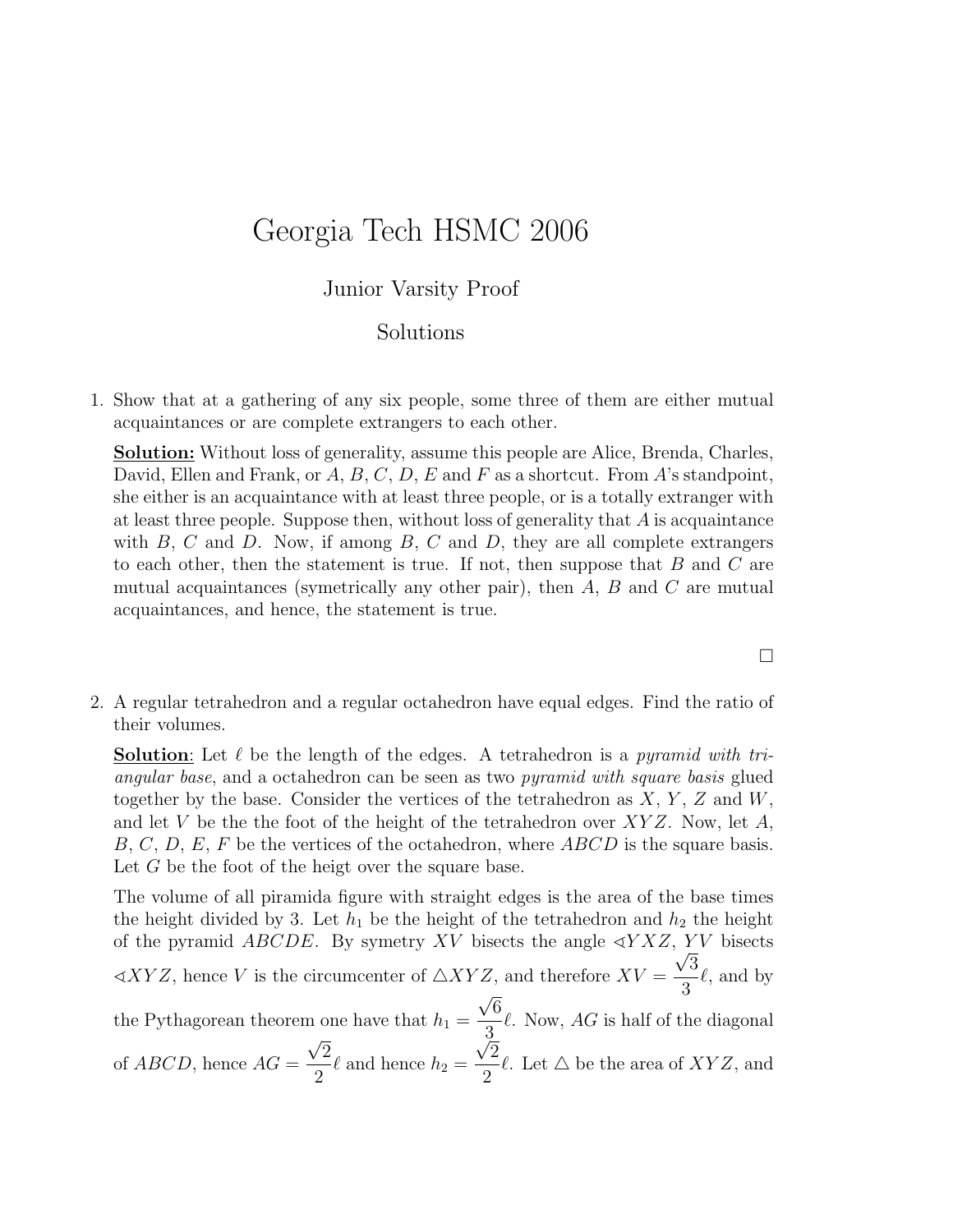$\Box$  the area of ABCD. If  $\Lambda_1$  is the volume of the tetrahedron and  $\Lambda_2$  be the volume of the octahedron, then,

$$
\Lambda_1 = \frac{h_1 \triangle}{3} = \frac{\left(\frac{\sqrt{6}}{3}\ell\right)\left(\frac{\sqrt{3}}{4}\ell^2\right)}{3} = \frac{\sqrt{2}}{12}\ell^3
$$

$$
\Lambda_2 = 2\frac{h_2 \square}{3} = \frac{2\left(\frac{\sqrt{2}}{2}\ell\right)\ell^2}{3} = \frac{\sqrt{2}}{3}\ell^3
$$

$$
\frac{\Lambda_1}{\Lambda_2} = \frac{1}{4}.
$$

Thus

- 3. Find the number of paths (that is, moving only vertically or horizontally) in the following array which spell out the word GEORGIA.
	- G GEG GEOEG GEOROEG GEORGROEG GEORGIGROEG GEORGIAIGROEG

**Solution:** Consider half of the problem as shown below and notice that all such path have to arrive to the same A.

> G GE GEO GEOR GEORG GEORGI GEORGIA

Going backward, you can see that to go from one letter to the previous, there are always two posibilities. Then one has 2 posibilities to go from A to I, two from I to  $G$ , and so on. That give us  $2<sup>6</sup>$  posibilities. Now, on the other half we also have 2 <sup>6</sup> posibilities, and the only mutual path to both sets is the one that is directly vertical. Hence, there are  $2^7 - 1 = 127$  different possible paths.

 $\Box$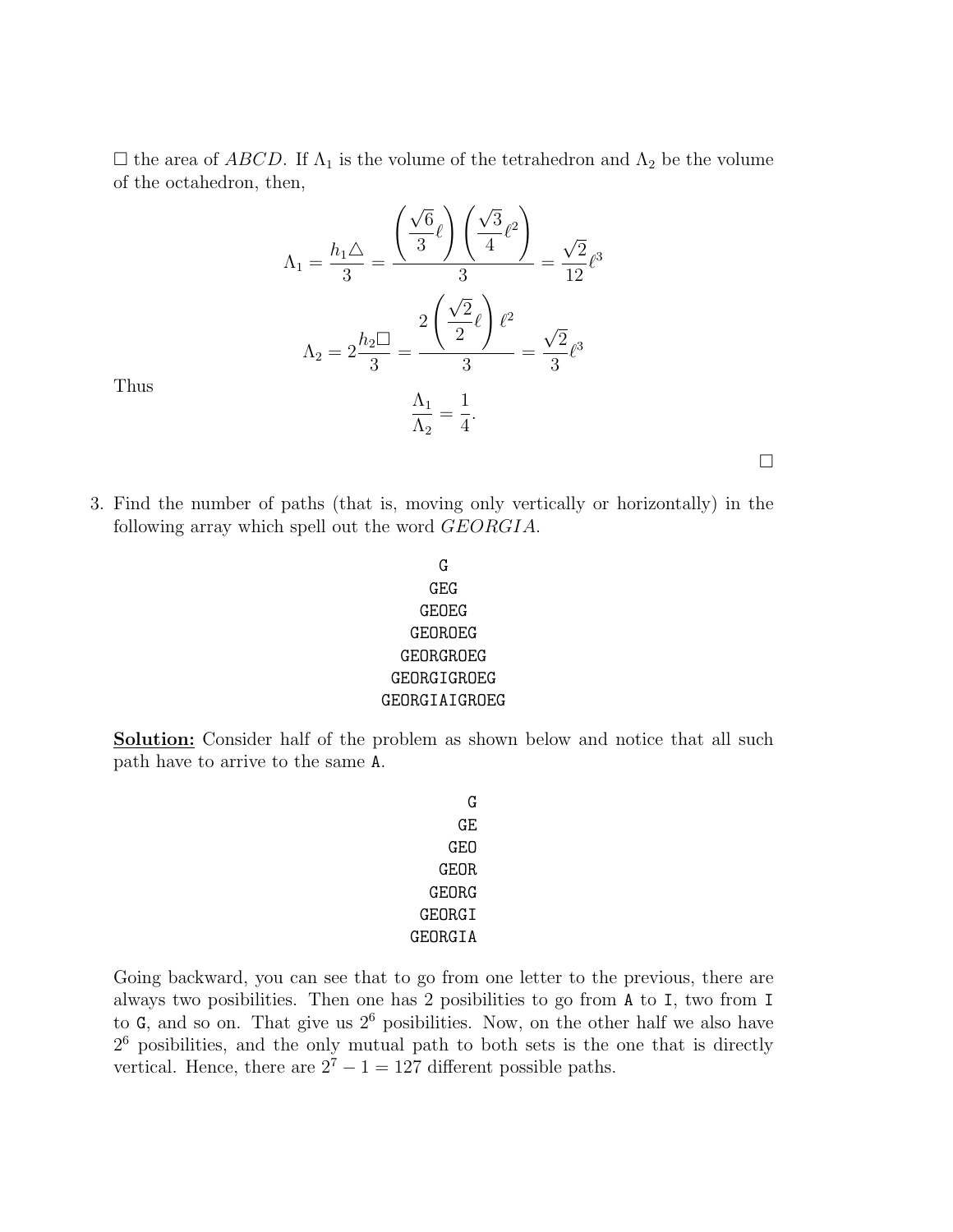4. Solve

$$
\begin{cases}\n a^3 - b^3 - c^3 = 3abc \\
a^2 = 2(b+c)\n\end{cases}
$$

simultaneously in the positive integers.

Solution: We will first work the first equation. Note that

$$
3abc = a3 - b3 - c3
$$
  
=  $a3 - (b3 + c3)$   
=  $a3 - (b + c)(b2 - bc + c2)$   
=  $a3 - (b + c) [(b + c)2 - 3bc]$   
=  $[a3 - (b + c)3] + 3bc(b + c)$   
=  $[a - (b + c)] [a2 + a(b + c) + (b + c)2] + 3bc(b + c)$ 

therefore

$$
0 = [a - (b + c)] [a2 + a(b + c) + (b + c)2] + 3bc(b + c) - 3abc
$$
  
\n
$$
= [a - (b + c)] [a2 + a(b + c) + (b + c)2] - 3bc [a - (b + c)]
$$
  
\n
$$
= [a - (b + c)] [a2 + a(b + c) + (b + c)2 - 3bc]
$$
  
\n
$$
= [a - (b + c)] [a2 + a(b + c) + (b - c)2 + bc]
$$

Nothe that the second member of the multiplication is the addition of strictly positive numbers, hence the second bracket is different from zero, and thus,

$$
a - (b + c) = 0 \Rightarrow a = b + c = \frac{a^2}{2} \Rightarrow a = 2 \Rightarrow b = c = 1
$$

What is the only solution.

 $\Box$ 

5. Prove that if  $a, b, c$  are real numbers such that  $a + b + c = 0$ , then

$$
3abc = a^3 + b^3 + c^3.
$$